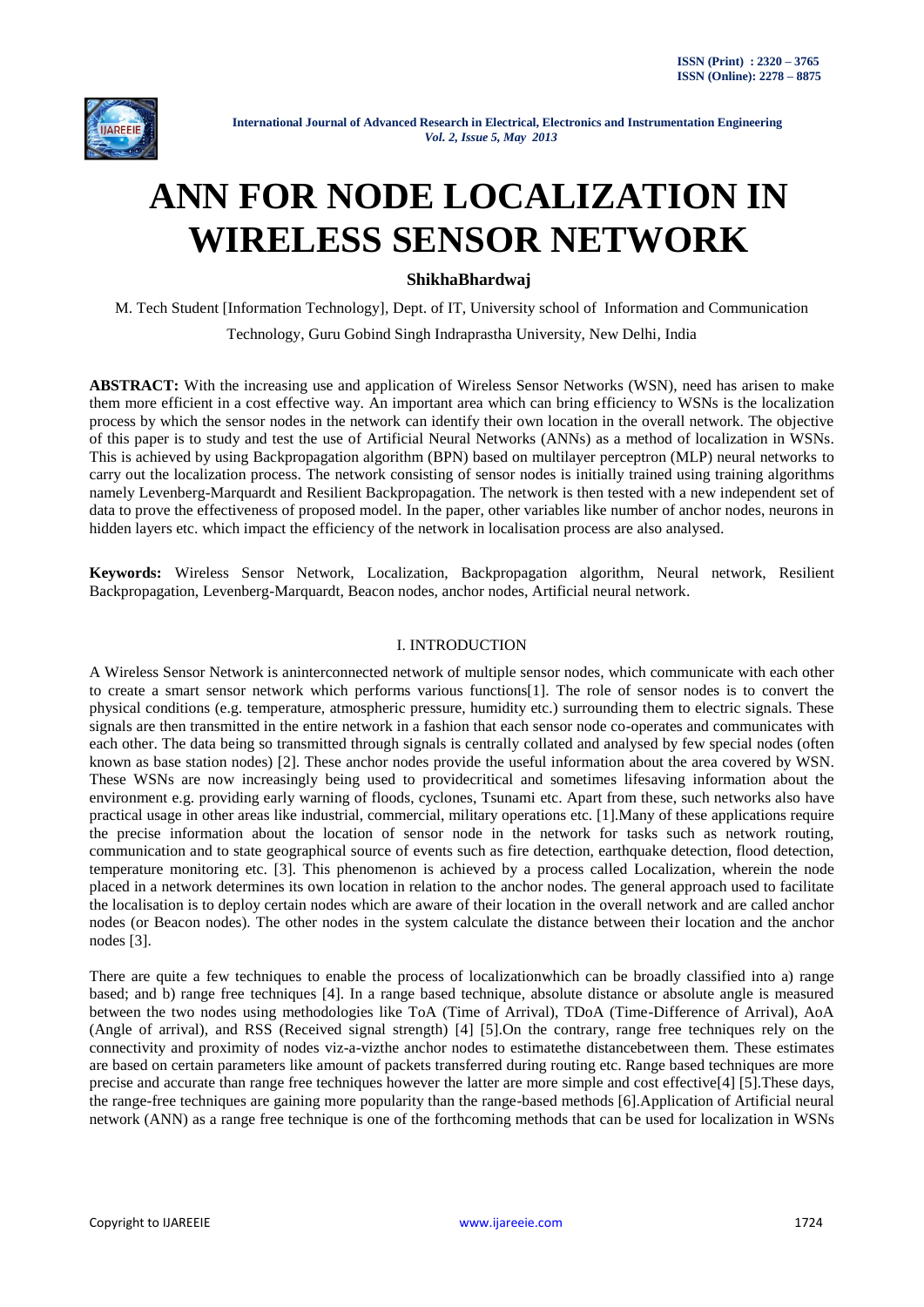

[7] [8]. In this paper, the focus is to understand and validate the use of ANNs as a technique of localisation. The paper is divided into 4 sections explaining overview of Artificial Neural Networks including Multi-layer perceptron model (Section II), implementation of the proposed model (Section III), and analysis of the results (Section IV).

# II. ARTIFICIAL NEURAL NETWORK

## *A. Introduction to ANN*

Artificial Neural Network (ANN) is a computational tool modeled on the structure and interconnection of the neurons in the nervous system of the human brain. These are massive parallel computing systems consisting of an extremely large number of simple processors with many interconnections [9]. The basicprocessing unit of ANN is artificial neuron. The model of an artificial neuron was propounded byMcCulloch and Pitts in 1943[9] which consists of a) input weights, b) processing element; and c) output function as shown in the following figure:



Fig. 1: Mathematical model of artificial neuron

In the above figure,  $U_1, U_2, \ldots, U_n$  are the inputs to the neuron ;  $W_1, W_2, \ldots, W_n$  are weights of the inputs and  $X =$  $\sum_{i=1}^n U_i * Wi$ . The processing element in the neuron is represented by  $\Sigma$  in the figure, which processes the weighted inputs along with the bias element resulting in X. The output is then generated through the activation function by limiting the amplitude of the output within a specific range.

The most important property of an artificial neural network is its ability to learn by examples and generalize itself. To make ANN learn, it is trained to perform the desired function by inputting a particular input data which leads to a specific output data. Once the network is so trained, it can predict the output of any new dataset. The training techniques are broadly categorised into two:

i) Supervised learning techniques[9]–These techniques use both input and target output dataset. The target output dataset is used as a milestone which the network is supposed to achieve by processing the input data; and

ii) Unsupervised learning[9] – These techniques uses only input data set. The network is not provided with the target data set.

# *B. Multilayer Perceptron*

There are various categories of neural networks and most commonly used is the Multilayer Perceptron (MLP)[10]. It is an enhancement of single layer perceptron consisting of only input and output layer, as explained above. In MLP, apart from the input and output layers, there are multiple layers of the hidden neurons. These hidden layers are not visible to the users and are used to provide high level of processing power combined with flexibility to the system. A diagrammatical representation of MLP is shown in Fig. 2:



Fig. 2: Model of Multilayer Perceptron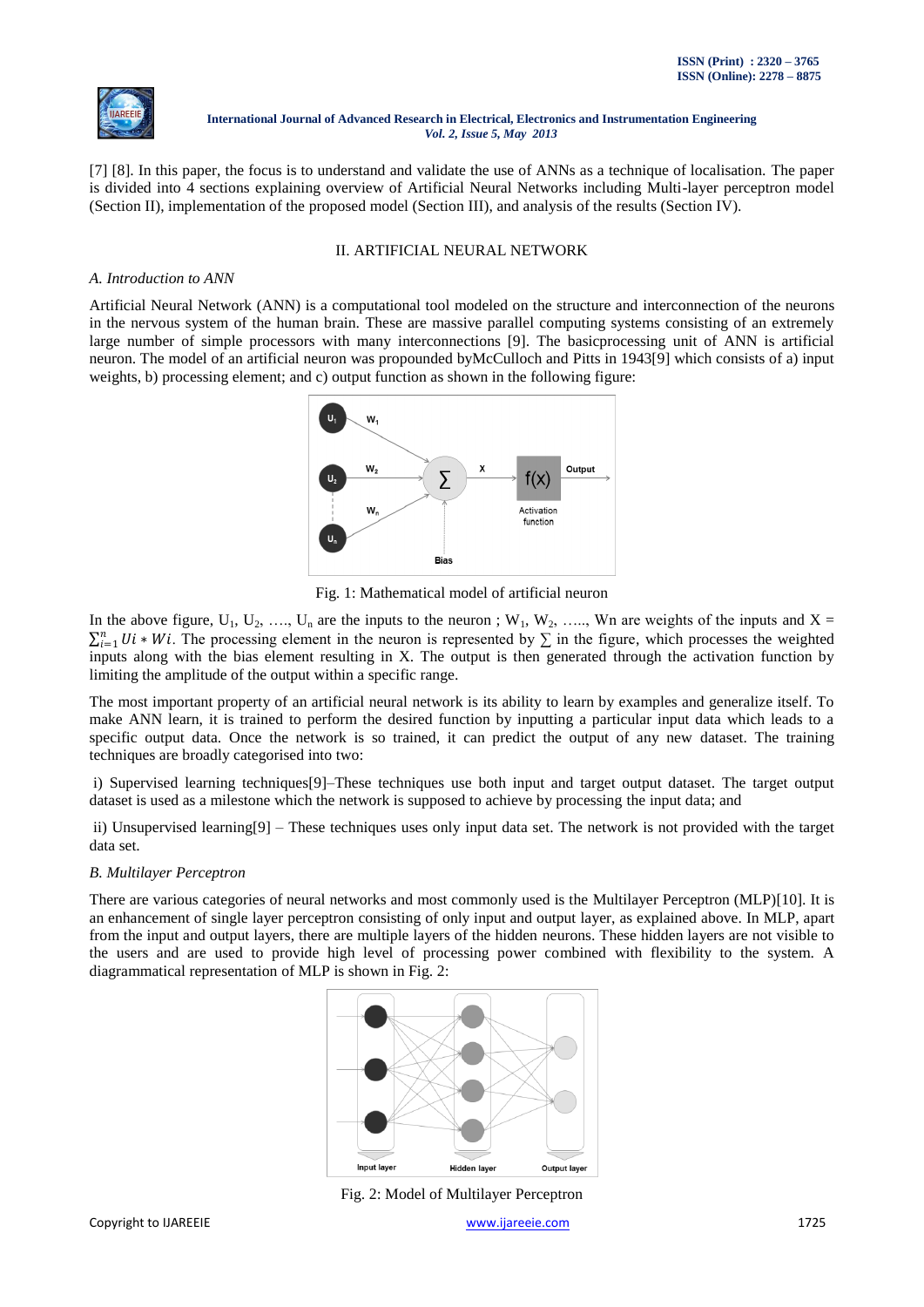

Given the complexity involved in the MLP, their training is generally performed in a supervised manner. The training is normally based on the minimization of errorsbetween the output generated by the network and the desired output. This is achieved by backward propagating the errorscalculated in the previous iterationsthrough the network hence this training algorithm is known as Error Backpropogation[11]. The idea of the backpropagation algorithm is to reduce the error until the ANN learns the training data.The training begins with random weights, and the goal is to adjust them so that the error will be minimal. The performance function used for BPN is mean square error (MSE) where, MSE is the difference between desired output and estimated output. The objective of BPN is to minimize MSE till the required goal is met.

In thenext sections of the paper, application of ANN in localization process is explained, using BPN training algorithm for providing supervised training to MLP. The trained network is then tested to determine the effectiveness of the proposed model.

# III. IMPLEMENTATION OF PROPOSED MODEL

## *A.Wireless Sensor Network*

A Wireless Sensor Network was created over a 100 x 100 grid as shown in Figure 3. This network will be first trained to locate the sensor nodes placed on the intersection points of the grid for e.g. over the co-ordinates (20,20), (40,40), (40,60) etc. Then as a next step, the trained network will be tested to locate the nodes placed on the arbitrary points on the network. As mentioned earlier, the location of the nodes will be estimated with respect to the anchor nodes. In order to analyse the performance of the network, thetraining and testing of the network was done using different numbers of anchor nodes (In the paper analysis is performed using 2, 3 and 4 anchor nodes).



Fig. 3: Grid of sensor and anchor nodes in WSN

# *B.Training of ANN*

The ANN was trained using MATLAB 7.9neural network toolbox [12]to locate each sensor node in the grid by estimating the distance with respect to each defined anchor node. The Multilayer Perceptron network was trained by supervised training techniqueof error backpropogation method using the following two training algorithms:

- Levenberg-Marquardt (LM), and
- Resilient Backpropagation (RP)

The network was trained using tan-sigmoid/log-sigmoid as transfer functions in hidden layer with 10/15 neurons and linear function in the output layer. Also, the numbers of anchor nodes in the network were increased successively. The training dataset is generated by calculating Euclidean distance between 3 anchor nodes and each sensor node. This data is feed as input data along with the target data representing the actual location of the sensors in the co-ordinate grid. The snapshot of the data is presented in Table 1.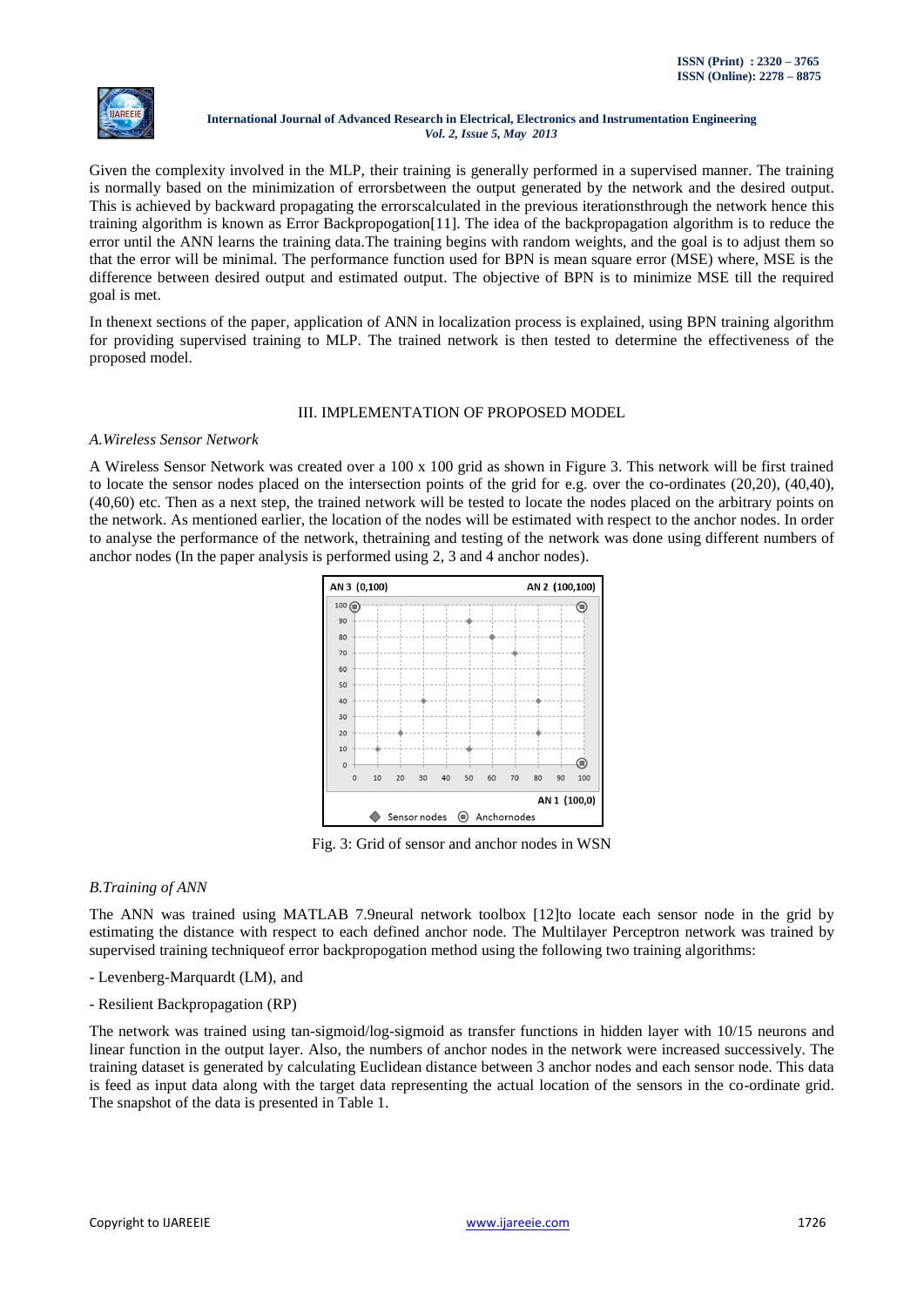

|                | <b>Target data</b> | Input data |                   |                |  |  |  |
|----------------|--------------------|------------|-------------------|----------------|--|--|--|
| $\mathbf{X}_i$ | $Y_i$              |            | AN2<br>(100, 100) | AN3<br>(0.100) |  |  |  |
| 0              | 0                  | 100.00     | 141.42            | 100.00         |  |  |  |
| 10             | 0                  | 90.00      | 134.54            | 100.50         |  |  |  |
| 20             | 0                  | 80.00      | 128.06            | 101.98         |  |  |  |
| 30             | 0                  | 70.00      | 122.07            | 104.40         |  |  |  |
| 40             | 0                  | 60.00      | 116.62            | 107.70         |  |  |  |
| .              | .                  | .          | .                 | .              |  |  |  |
| 90             | 100                | 100.50     | 10.00             | 90.00          |  |  |  |
| 100            | 100                | 100.00     |                   | 100.00         |  |  |  |

|  |  |  |  |  |  | Table 1: Input and target output data set with 3 anchor nodes |  |
|--|--|--|--|--|--|---------------------------------------------------------------|--|
|  |  |  |  |  |  |                                                               |  |

Based on the above data, the network provides the estimated location of each sensor node and localization error is computed using the formula:

$$
\sqrt{(Xe-Xi)^2-(Ye-Yi)^2}
$$

Where Xe and Ye are estimated co-ordinates and Xi and Yi are actual co-ordinates of the sensor nodes.These localization errors are analysed to determine the best and most effective model. Below is the quick comparative analysis of the localization error obtained from different training algorithms with 3 anchor nodes:

|  |  | Table 2: Statistical analysis of localization errors with 3 anchor nodes. |
|--|--|---------------------------------------------------------------------------|
|--|--|---------------------------------------------------------------------------|

| <b>Transfer</b>               |                               | Alg       | <b>Localisation error</b> |      |      |            |            |  |  |
|-------------------------------|-------------------------------|-----------|---------------------------|------|------|------------|------------|--|--|
| functions                     |                               | orit      |                           |      |      |            |            |  |  |
| <b>Hidden</b>                 | Output                        |           | <b>Max</b>                | Min  | Avg  | Std.       | <b>Med</b> |  |  |
| laver                         | laver                         | thm       |                           |      |      | <b>Dev</b> | Ian        |  |  |
| With 10 nodes in hidden layer |                               |           |                           |      |      |            |            |  |  |
| Tansig                        | Linear                        | LM        | 5.91                      | 0.15 | 1.89 | 1.38       | 1.44       |  |  |
| Logsig                        | Linear                        | LM        | 5.85                      | 0.22 | 1.88 | 1.16       | 1.63       |  |  |
| Tansig                        | Linear                        | RP        | 13.21                     | 0.27 | 4.09 | 2.64       | 3.26       |  |  |
| Logsig                        | Linear                        | RP        | 16.18<br>0.40             |      | 3.44 | 2.19       | 3.00       |  |  |
|                               | With 15 nodes in hidden layer |           |                           |      |      |            |            |  |  |
| Tansig                        | Linear                        | LM        | 5.58                      | 0.07 | 1.45 | 1.19       | 1.11       |  |  |
| Logsig                        | Linear                        | LM        | 7.39                      | 0.02 | 1.04 | 1.19       | 0.73       |  |  |
| Tansig                        | Linear                        | <b>RP</b> | 10.80                     | 0.32 | 3.13 | 1.98       | 2.70       |  |  |
| Logsig                        | Linear                        | RP        | 6.42                      | 0.13 | 2.67 | 1.63       | 2.29       |  |  |

The above analysis shows that the LM algorithm is resulting in the lowest average localization error. The localization errors obtained using LM algorithm with logsigmoid function is presented in the following graph. The graph shows the maximum and minimum localization errors also which are obtained for different nodes.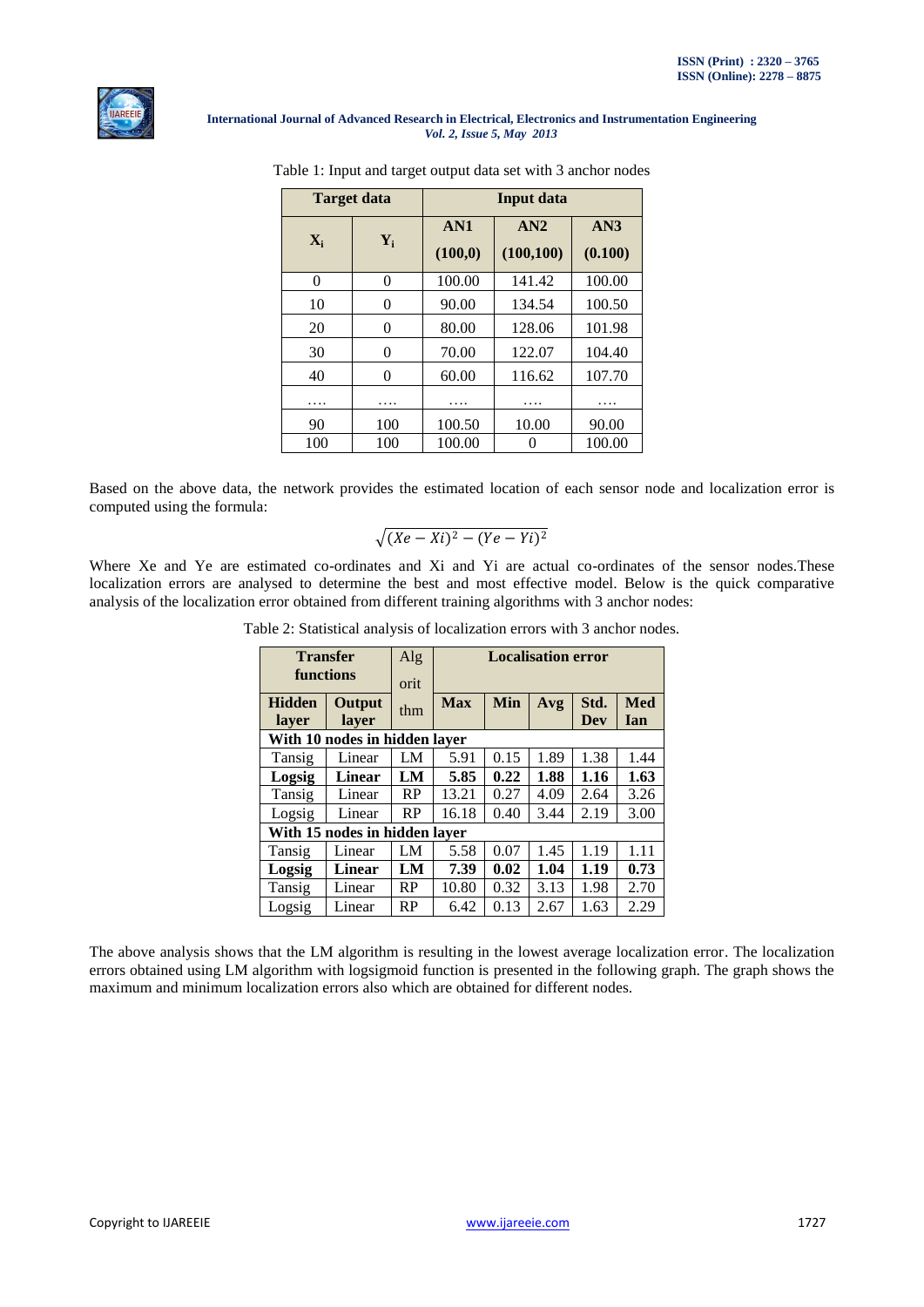

 **International Journal of Advanced Research in Electrical, Electronics and Instrumentation Engineering**  *Vol. 2, Issue 5, May 2013*



Fig. 4(a). Localisation error using LM algorithm with Logsig function using 3 anchor nodes and 10 hidden layer.



Fig. 4(b). Localisation error using LM algorithm with Logsig function using 3 anchor nodes and 15 hidden layer neurons.

Variation in the number of anchor nodes in the network also impact the level of localisation error. The graph presented in Fig 5 represents the changes in the average localisation error with using different number of anchor nodes for training the network:



Fig. 5: Comparative analysis of average localisation error with different anchor nodes

Figure 5 shows that the level of average localisation error is high,when only 2 anchor nodes were used. However, the level of error decreases significantly for all algorithms when the number of anchor nodes are increased from 2 to 3. Further, the incremental change in the number of anchor noides from 3 to 4 is not that significant as compared to change from 2 to 3.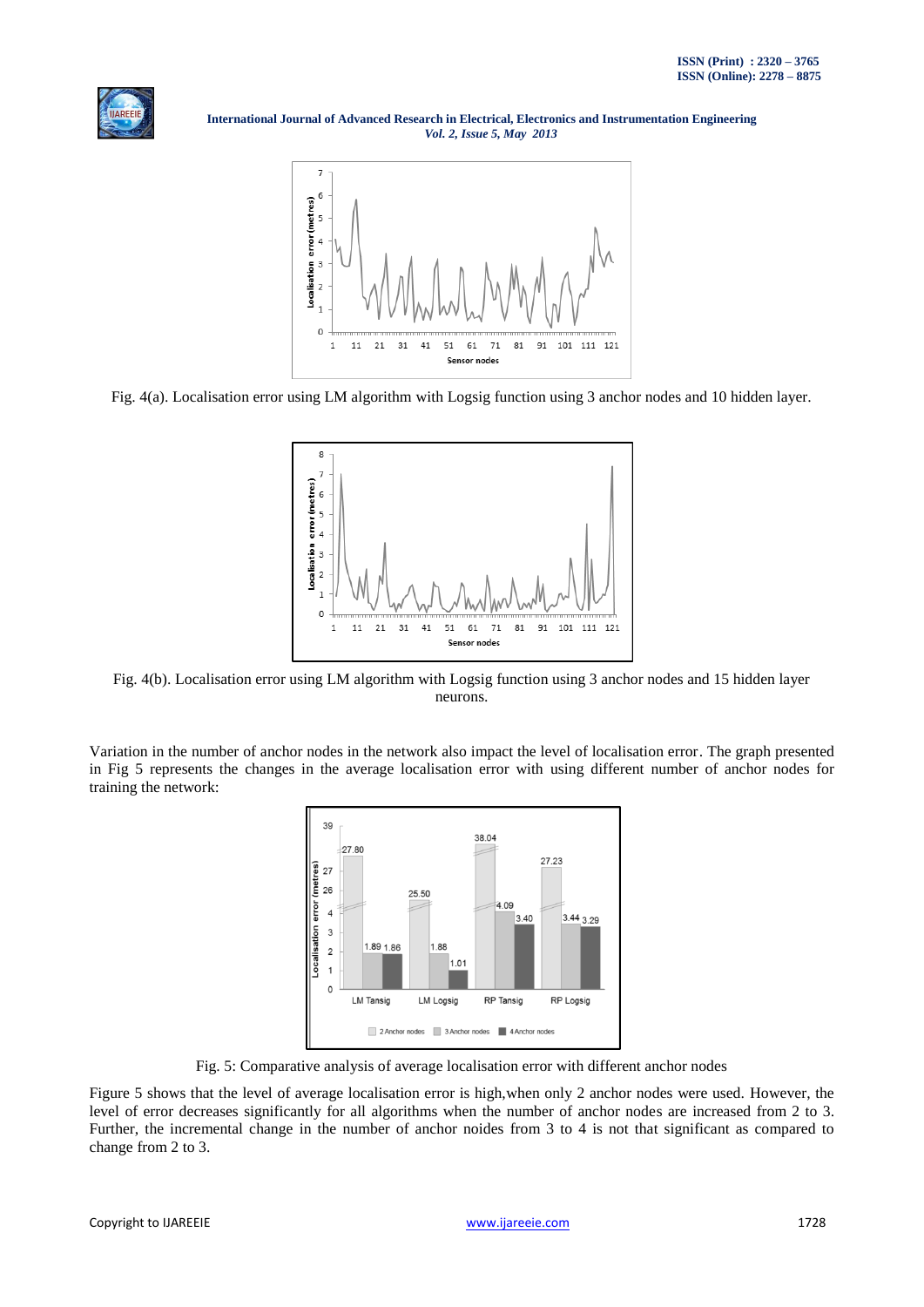

# *C. Testing of the proposed model*

The trained network was further tested to predict the location of around 1000 sensor nodes on the same network grid. For testing purpose, the sensor nodes were deployed in a scattered manner throughout the grid and not necessarily on the intersectionpoints. This is illustrated through the grid shown in figure 6.



Figure 6: Grid of the network showing sensor nodes and anchor nodes

In order to test the network, only input values in the form of distance of those sensor nodes to the pre-defined anchor nodes were used. Unlike in training, no target values were fed into the system. The following is the snapshot of the input values uploaded into the system:

| <b>Location of sensor</b> | nodes                   |    | Input data representing<br>distance from sensor node |                   |                |  |  |
|---------------------------|-------------------------|----|------------------------------------------------------|-------------------|----------------|--|--|
| S.No.                     | $\overline{\mathbf{X}}$ |    | AN1<br>(100, 0)                                      | AN2<br>(100, 100) | AN3<br>(0,100) |  |  |
| 1                         | 54                      | 18 | 49.40                                                | 94.02             | 98.18          |  |  |
| 2                         | 66                      | 69 | 76.92                                                | 46.01             | 72.92          |  |  |
| 3                         | 31                      | 34 | 76.92                                                | 95.48             | 72.92          |  |  |
| 4                         | 70                      | 95 | 99.62                                                | 30.41             | 70.18          |  |  |
| .                         | .                       | .  | .                                                    |                   |                |  |  |
| 100                       | 5                       | 56 | 110.28                                               | 104.69            | 44.28          |  |  |

| Table 3: Table showing the input data |  |  |  |  |
|---------------------------------------|--|--|--|--|
|                                       |  |  |  |  |

The network provides the output as an estimated location of each sensor node in the form of X and Y co-ordinates. The output data was then compared with the actual data set to compute the localization error using the same formula as mentioned above. The localization error so obtained was analysed to compare the results of different algorithms to determine the most accurate algorithm. The statistical results of localization error of test data with network having 3 anchor nodes are presented in the table below: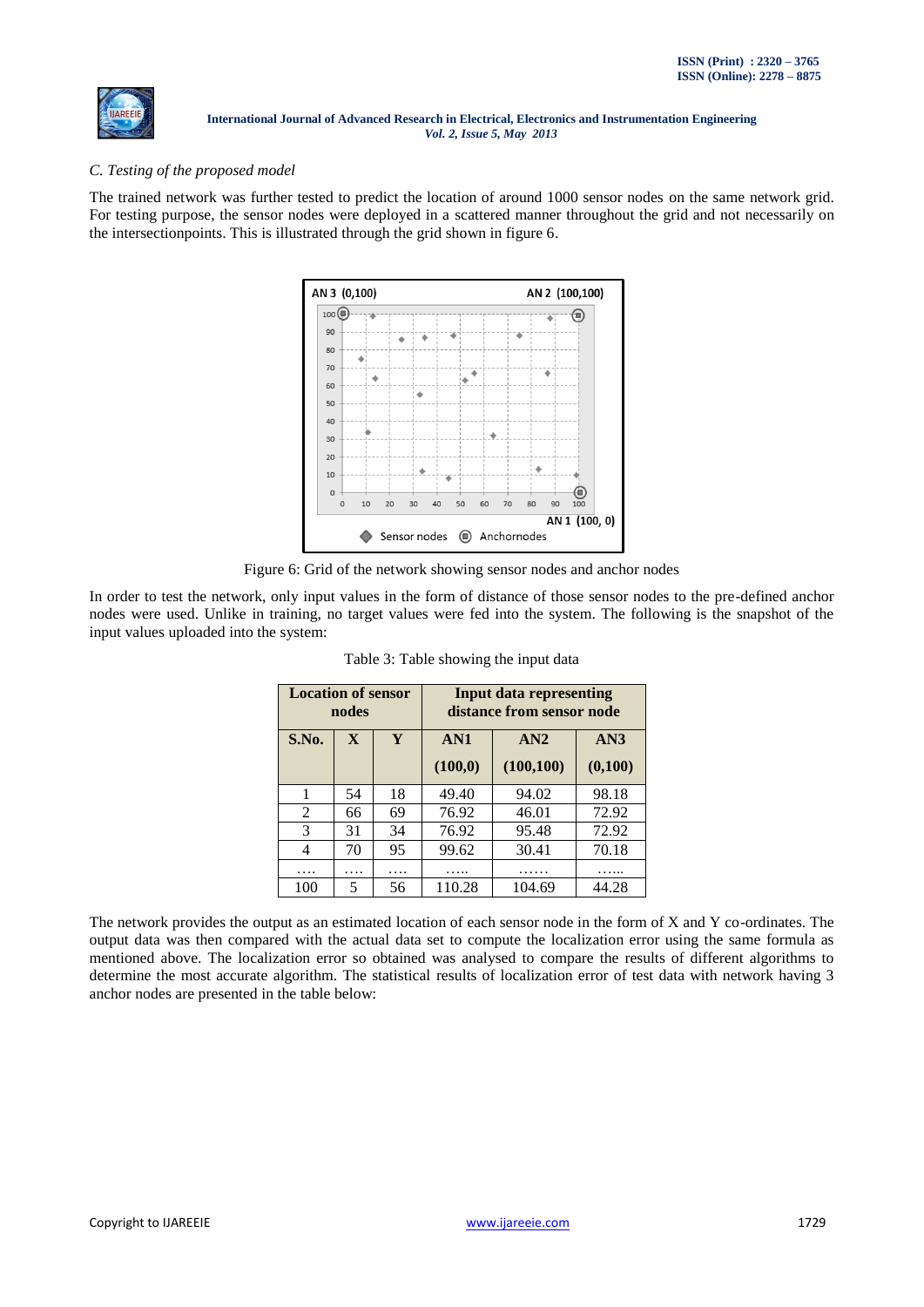

| <b>Transfer</b>               |                               | Alg       | <b>Localisation error</b> |      |      |      |            |  |  |
|-------------------------------|-------------------------------|-----------|---------------------------|------|------|------|------------|--|--|
| functions                     |                               | orit      |                           |      |      |      |            |  |  |
| <b>Hidden</b><br>Output       |                               | thm       | <b>Max</b>                | Min  | Avg  | Std. | <b>Med</b> |  |  |
| layer                         | layer                         |           |                           |      |      | Dev  | Ian        |  |  |
| With 10 nodes in hidden layer |                               |           |                           |      |      |      |            |  |  |
| Tansig                        | Linear                        | LM        | 11.86                     | 0.03 | 2.39 | 1.87 | 1.89       |  |  |
| Logsig                        | Linear                        | LM        | 11.77                     | 0.06 | 2.35 | 1.69 | 1.80       |  |  |
| Tansig                        | Linear                        | <b>RP</b> | 16.94                     | 0.03 | 3.80 | 2.72 | 3.07       |  |  |
| Logsig                        | Linear                        | RP        | 14.91                     | 0.13 | 3.48 | 2.12 | 2.99       |  |  |
|                               | With 15 nodes in hidden layer |           |                           |      |      |      |            |  |  |
| Tansig                        | Linear                        | LM        | 11.69                     | 0.13 | 2.21 | 1.89 | 1.58       |  |  |
| Logsig                        | Linear                        | LM        | 10.12                     | 0.04 | 1.79 | 1.56 | 1.33       |  |  |
| Tansig                        | Linear                        | RP        | 16.62                     | 0.06 | 3.06 | 2.38 | 2.40       |  |  |
| Logsig                        | Linear                        | RP        | 11.35                     | 0.06 | 2.81 | 2.13 | 2.36       |  |  |

Table 4: Statistical analysis of localization error

The testing statistical analysis also highlights that the average localization error is minimum with LM training algorithm and logsigmoid function. It can also be observed that the performance of the network improved with increase in number of hidden neurons. The localization error obtained for the algorithm is presented in the graphs below:



Figure 7a: Localization error of LM logsig with 10 hidden neurons and 3 anchor nodes



Figure 7b: Localization error of LM logsig with 15 hidden neurons and 3 anchor nodes

The testing was also performed with 2, 3 and 4 anchor nodes to analyse the performance of the network. The graph below shows the comparative result.